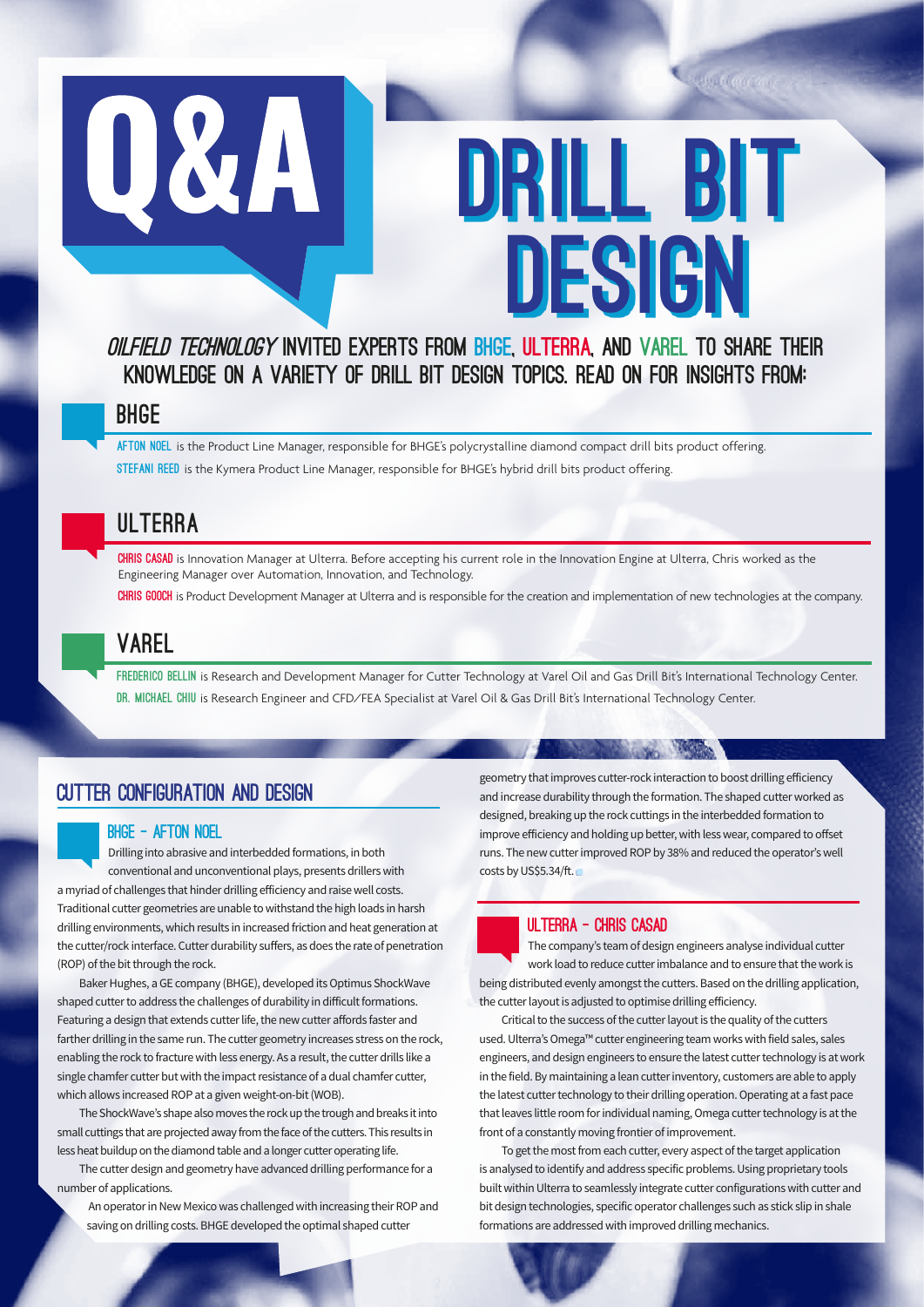These tools take into account a broad range of information from simulation results and manufacturing considerations, but most important is the evaluation of past and current real-world performance. Actual iteration in order to learn and continually evolve is still at the core of all successful bit designs. Results from field testing verify that the cutters, blades, and nozzles are all working together as a system to achieve the best performance.

#### VAREL – Federico Bellin

Pioneering research into shaped cutter design is providing a significant boost to ROP and footage drilled in the Permian Basin, Oklahoma Stack, Guatemala, and other wells around the world. The various cutter geometries allow cutting action to be matched to drilling conditions and objectives.

Cutter shapes with raised ridges, concave faces, and other non-standard geometries are the product of increasingly sophisticated integration of physical testing in the laboratory with computer modelling and simulation. Testing at Varel Oil & Gas Drill Bits' Houston Technology Center subjects cutter designs to realistic downhole temperature, impact, abrasion, and other tests before the bit is run in the hole.

The company holds 14 patents on PDC cutter testing and cutter design. This robust R&D capability is yielding significant insights and new avenues of research for improving drilling efficiencies. It is also speeding up the process between concept and field application to enhance the search for new options.

The company has developed a set of FORCE cutter geometries that fine-tune the bit's interaction with the rock. The OVAL, TRIFORCE, SCOOP, and FANG cutters each produce a different cutting action to reduce torque, pre-fracture the rock, create a progressive back rake, and enhance non-standard positioning on the bit.

Penetration rates drilling long, S-curve trajectories in Guatemala wells are being improved with OVAL cutters. In initial runs, bits equipped with the cutters more than doubled ROP in the medium hard formation. As the oval shape wears, it presents a smaller contact point, which produces more force with the same weight on bit. The cutters allowed a tighter cutter placement and more efficient cutting action with less reactive torque for better directional control.

In West Texas Delaware basin drilling, concave SCOOP cutters enhance ROP with a variable back rake. As the cutter shears deeper into the rock, the concave face presents a progressively higher effective back rake. The resulting increase in efficiency achieves greater ROP for an equivalent weight on bit.

The first regional run of a PDC bit equipped with the concave cutters drilled the lateral in the Bone Spring formation's shaley sand at 233.4 ft/hr compared to an offset average of 177.55 ft/hr. The prototype cutters also resulted in similar performance in the fine-grained sandstone, shale, and conglomerate of Oklahoma's Owego formation.

The ridged profile of TRIFORCE cutters concentrates force on the leading edge to fracture and plow through the rock. For the same amount of travel, the cutter removes a higher volume of rock to produce greater ROP.

In its initial use in the Delaware basin drilling dolomite, limestone shale, and sandstone, the first generation prototype cutter drilled 5932 ft at 73.7 ft/hr, compared to the average 77.6 ft/hr. achieved by the same bit fitted with conventional cutters. The initial success led to a second run in an Oklahoma STACK well. The shaped cutter bit drilled the interbedded sands, limestones, and shales at 70% faster ROP and 3.2% further than the offset average.

FANG cutters are scribe type cutters that are uniquely positioned on the cutting structure. The interruptive placement locates the scribe cutters in a secondary position to fracture and sweep rock. Pre-fracturing a smaller contact area allows a higher volume of rock to be removed per rotation of the bit. In an Oklahoma STACK well, the result was a 32.3% gain in average footage and a 52.8% higher ROP.

# Directional drilling challenges

#### BHGE – Afton Noel

Slides on conventional motor assemblies often account for up to 50% of drilling time, and yet only 10 - 15% of the distance

### drilled.

BHGE developed its Dynamus AntiWalk drill bit technology to deliver improved directional control with minimal sliding. Historically, the industry has tried to mitigate bit walk by limiting operating parameters or making changes to the bottomhole assembly (BHA) design. The current mitigation method calls for extending the length of the bit's gauge to minimise lateral deviations. These solutions often do not go far enough to mitigate bit walk in wells with unplanned deviations or long laterals.

The drill bit design includes an engineered gauge pad with a stripe that manages side cutting response using lateral depth-of-cut (DOC) control. This improves tracking to hold azimuth and inclination, which increases rate of penetration (ROP) and reduces dogleg severity for improved wellbore quality and a more efficient completion design.

The new gauge pad design has the operational flexibility to achieve the planned build-up rate in the curve section while remaining on target through long laterals. The bit's design provides the benefits of tracking without the challenges of sliding with a longer gauge bit, thus improving the overall AFE.

In the Delaware basin, a 6 ¾ in. AntiWalk drill bit reduced the variation in dogleg severity compared to the standard drill bit offset. This translated to a 48% reduction in the time spent sliding, a 33% improvement in ROP, and a saving of nearly two days in drilling time.



#### ULTERRA – Chris Casad

One of the most significant trends in directional drilling is the effort to combine directional and lateral sections, using the same drill bit, in order to reduce time, save trips, and cut costs. In addition, rotary steerable system (RSS) usage is on an upward trend throughout most basins with more than 1100 RSS runs this year in the Permian Basin alone.

With the increase in RSS usage, as tool pricing has improved, operators are looking to go farther into the lateral sections of their wellbores, in order to make the most of future completions. Improved bit stability, durability, and steerability are critical factors in addressing these objectives, allowing the bit to drill effectively in all sections of the well, and to hit the extended depth targets. In lateral sections, improved control and stability allows operators to end up with a cleaner bore hole, resulting in higher-outputting completions.

Ulterra's SplitBlade™ PDC bit technology has seen success in combining directional and lateral sections, achieving record ROP and total footage on both RSS and traditional motors. This performance has been realised in the Permian basin on an AutoTrak RSS, drilling a record curve and lateral performance that increased ROP by 23% over the competition at 140 ft/hr. Also, recently, in a Woodford lateral in Oklahoma, an 8.5 in. SPL616 set a lateral RSS ROP record, drilling 178 ft/hr.

One of the unique challenges of directional drilling with various BHAs involves what happens to the primary cutters and gauge layout when drilling in the bend. Because the bit is drilling on a bias moving forward, lateral vibrations can be amplified. Considered one of the leading causes of RSS tool failure, the combination of SplitBlade and CounterForce® technology has proven a notable increase in bit life, resulting in more consistent section completions without a tradeoff in speed or directional control. Ulterra currently has the leading average dull grades from RSS runs in the Permian, Delaware, Eagle Ford, Anadarko, Marcellus, and Niobrara basins, supporting customers and operators to further push the boundaries of what is possible.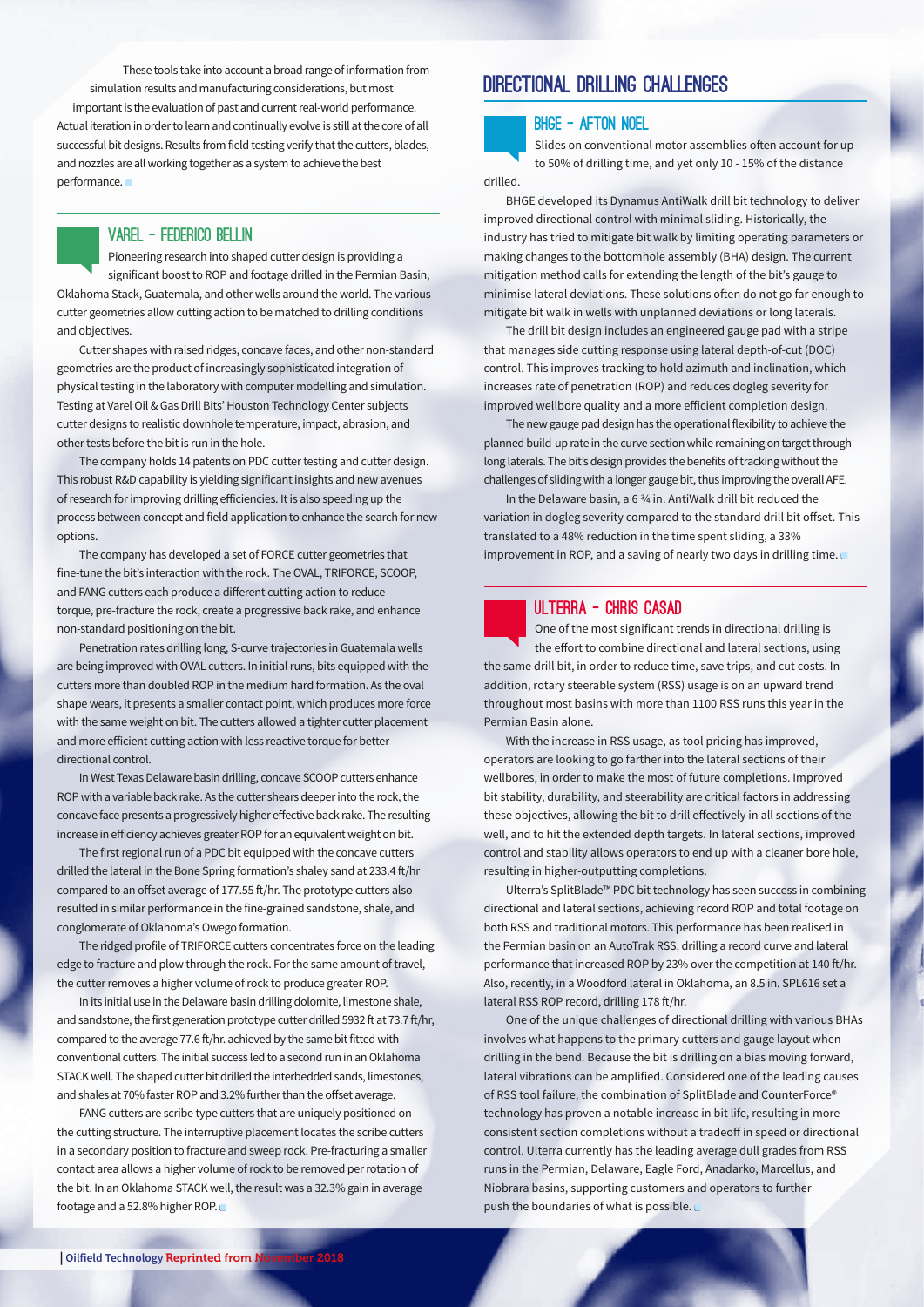## Roller Cone Bits

#### VAREL – Jonathan Howard

Air drilling in the Utica shale play makes durability key to tungsten carbide insert (TCI) roller cone bit performance. Multiple bit runs are often required to drill a wellbore section, adding time, cost, and risk. The challenge is complicated by a diverse set of drilling parameters and wellbore profiles, including 27˚ tangents, drastic side loading, and increased motor torque ratios. In response, operators typically vary their configuration of bottom hole assemblies, which further subjects the bit to different wear forces.

In these circumstances, durability depends on withstanding multiple wear variables. It also depends on balancing ROP requirements to maintain an effective cutting structure through multiple transition zones and high compressive strength formations.

Varel Oil & Gas Drill Bits conducted an extensive study of bit wear in the Utica area and performed drilling simulations to explore design options. The A-FORCE bit featuring the resulting technology enhancements has drilled single run intervals to TD in almost a hundred Utica wells, and has improved penetration rates from 65 ft/hr to an average of 100 ft/hr.

The initial 12 ¼ in. application was in an Ohio drilling programme that historically required two bits to drill the section. The upper interval consists mostly of interbedded sandstones and limestones with UCS of 20 000 to 30 000 psi; under 5000 ft, a dolomite interval has UCS of 45 000 to 50 000 psi.

The operator wanted to eliminate a run. At the same time, penetration rates were generally good and they wanted to retain as much ROP as possible. At the time, the current Varel bit was making approximately 72 ft/hr compared to alternative bits, which were drilling at roughly 60 ft/hr.

Varel researched bit performance in the area and examined dozens of dull records and run reports. The study clearly identified gauge row wear in the form of rounding and insert damage. Various design options were considered to improve wear while optimising ROP. Computer simulations using Varel's proprietary AMP virtual drilling program were conducted to examine how the designs interacted with the rock under various drilling parameters.

The resulting enhancement to the A-FORCE bit design achieved the operator's first single run to TD, drilling more than 8200 ft and averaging 80 ft/hr with an on-bottom drilling time of 104 hrs. In offset wells, the average footage was 5026 ft at 78 ft/hr. All subsequent runs of the new design have reached TD in a single run with similar ROP performance.

Wear is greatly reduced and gauge is retained in these applications. A typical dull grade of 2-3-E-E-E contrasts with competitor dull grades of 8-8-F-F-F that are severely under gauge, especially in deeper Utica runs of more than 7000 ft. Staying in gauge at TD eliminates a reamer run to ensure casing is properly landed. Increased seal life and bearing life also contribute to longer bit life.

Within a month, the new bit design was used by a second Utica operator to drill a full, 4754 ft interval at 117 ft/hr ROP compared to an offset average of 3422 ft drilled at 72 ft/hr. Since then, the enhanced A-FORCE bit has consistently exhibited similar durability and ROP performance gains across a diverse set of Utica drilling parameters, wellbore profiles, and BHA.

## STABILITY AND VIBRATION RESISTANCE

#### BHGE – Afton Noel

Mitigating vibrations during drilling is an ongoing challenge for most traditional polycrystalline-diamond-compact (PDC) bits, particularly as drillers continue to drill ever-longer sections in a single bit run. Lateral vibrations caused by torsional stick/slip and impact loading in interbedded formations can damage the bit and other parts of the BHA to lower rate of penetration and drive up drilling costs.

> BHGE addressed the challenges that lead to lateral vibration with the development of the TerrAdapt adaptive drill bit, a self-adjusting

PDC bit technology that dynamically adapts its depth-of-cut (DOC) to changing lithology. This ability to change DOC, with no interaction or direction from surface, quickly mitigates the onset of stick-slip, absorbs shocks, and helps prevent damage to the bit and BHA.

The bit achieves auto-adjustment through a passive hydro-mechanical feedback mechanism encapsulated in self-contained cartridges that are installed among the fixed blades. When vibrations are detected, the cartridges autonomously extend to mitigate sudden changes to DOC, thus preventing the bit from taking too large a bite into the formation and getting stuck. Once the vibrations subside, the cartridges slowly retract to enable the maximum ROP for that section of the well.

In the field, the TerrAdapt bit has proven its ability to optimise bit response and prolong cutting structure life, thus delivering real time performance, increasing efficiency, and reducing non-productive time.

In the Permian basin, an 8 ½ in. TerrAdapt drill bit, paired with BHGE's AutoTrak rotary steerable system (RSS), drilled the entire curve section of a well in 13.5 hrs, with an average ROP of 76 ft/hr. This was a 53% reduction in time spent to complete the interval compared to the average field offset. The solution gave the operator greater flexibility in their BHA design while helping them improve borehole quality.

# Shale and 'unconventional' operations

#### ULTERRA – Chris Casad

The majority of today's drilling operations involve unconventional applications, characterised by long laterals and deviated wellbores. In a formation such as the Eagle Ford, where Ulterra has experience drilling in shale, drilling may be fast, but it still presents some unique challenges.

One of these challenges is based on the fact that with the fast drilling rate achieved in shale formations, the drill bit can encounter interbedded formations more quickly, at a higher rate of energy. This situation can present challenges in terms of bit durability. In order for the bit to successfully perform in these unconventional conditions, it is critical to have the right bit, teamed with the right cutters, along with good bit hydraulics. Using a bit that is able to achieve higher performance has an added benefit, since during drilling, there is less stress on bottom hole assembly and mud motor components.

Ulterra's SplitBlade™ technology has been achieving record results in shale and unconventional applications, on both rotary steerable and mud motor jobs. Due to SplitBlade's improved steerability and hydraulics, the drill bit retains good working condition for longer, which in turn helps the rest of the drill string run optimally. When the interval (or the end of the drilling section) is reached, there is less wear on the bit.

On a vertical curve lateral (VCL) drilled recently in the Eagle Ford, a long unconventional well was drilled with one bit. An 8.75 in. SPL616 drilled over 19 000 ft at an ROP of 155 ft/hr, setting an Eagle Ford 8.75 in. single run footage record.

## PDC TECHNOLOGY



#### VAREL – Dr. Michael Chiu

Cuttings volume, formation types, and rig pressure limitations can drastically impair PDC bit hydraulic performance. Resolving this

longstanding challenge typically requires an unattractive tradeoff between rig requirements and bit hydraulics. However, poor bit hydraulics reduces cooling, cleaning, and cuttings evacuation, which results in plugged nozzles, bit balling, coring, and other issues that reduce drilling efficiency and bit life. The quandary is compounded by softer lithologies, such as clays and shales, long laterals, and downhole motors.

In efforts to address the challenge, the industry has experimented with a wide variety of bit modifications, including nozzle length and size, pulsating jet nozzles, lateral jets set into the blades, larger junk slot area face volume, and